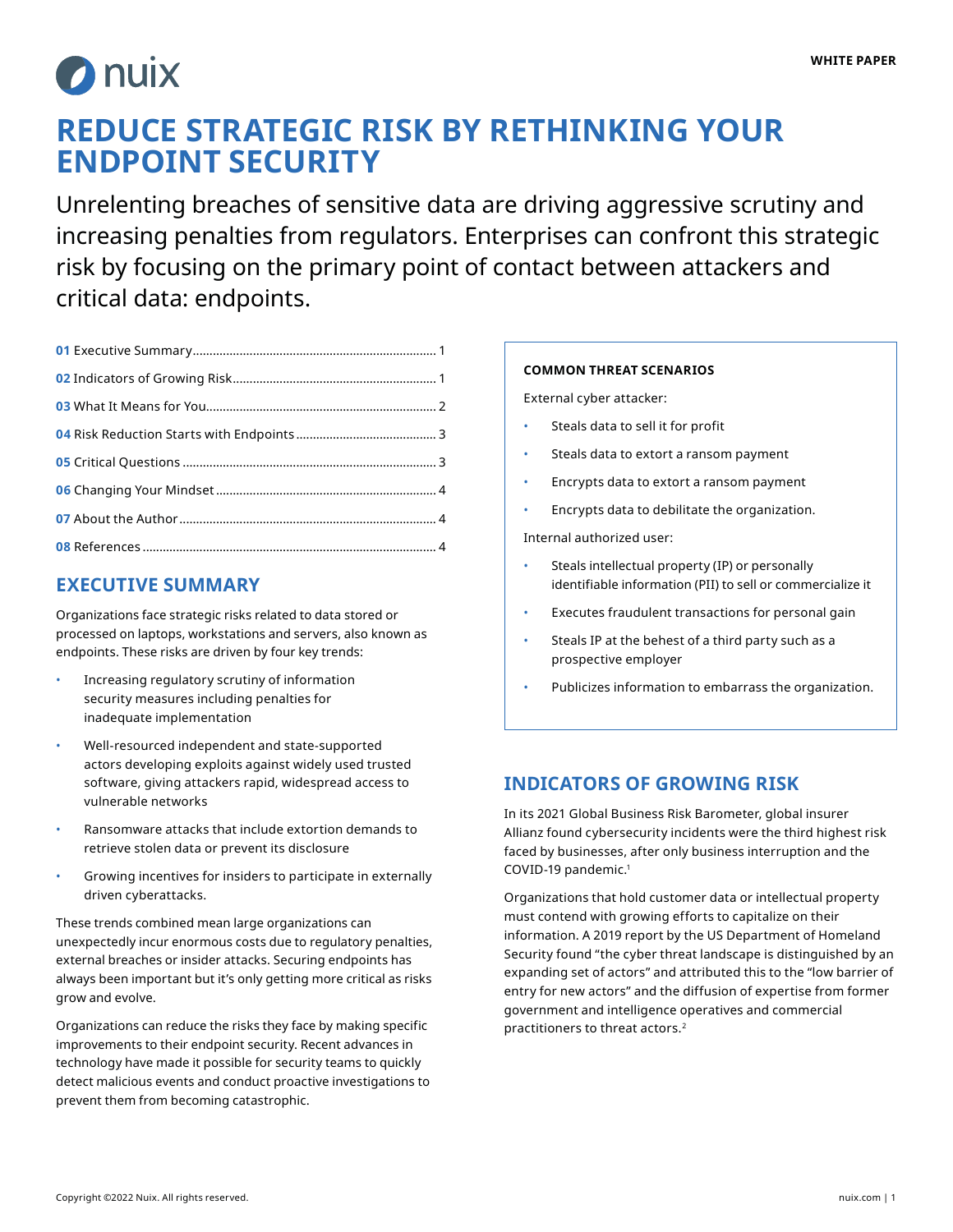<span id="page-1-0"></span>We find seven recent events illustrate the risk environment today.

#### **REGULATORY RISK**

- In July 2019 Equifax agreed to pay at least \$575 million for failing to take "reasonable steps" to secure its network. Regulators found Equifax culpable for failing to prevent a data breach that affected 147 million people.<sup>3</sup>
- In October 2020, the UK Information Commissioner's Office (ICO) fined British Airways £20 million, ICO's largest fine to date. ICO concluded British Airways had failed to protect customer data that was compromised in a 2018 cyberattack.4

#### **INSIDER THREAT RISK**

- In August 2020, an engineer at carmaker Tesla was approached by a Russia-based ransomware group, which offered him \$1 million to execute ransomware on his work computer.5 Though he declined to participate, the story revealed the incentives external actors offer insiders.
- In August 2021, the black market price of a domain administrator credential to an attractive ransomware target organization was 12 BTC, or about \$590,000 according to a report by KE-LA.6 This implies a tremendous incentive for system administrators to sell usernames and passwords.

#### **CYBER THREAT RISK**

- In December 2020, a US Cybersecurity and Infrastructure Security Agency (CISA) Emergency Directive revealed that SolarWinds Orion products were currently being exploited by malicious actors.7 At least 18,000 SolarWinds customers worldwide were affected; over 200 were actively targeted in attacks initiated from malware included in an apparently legitimate update to the Orion product.
- In March 2021 Microsoft announced a series of vulnerabilities in Microsoft Exchange. Attacks on these vulnerabilities, dubbed Hafnium , allowed remote control of compromised Exchange servers and affected 21,000 organizations worldwide.8
- In May 2021, a ransomware attack on Colonial Pipeline resulted in a shutdown of the company's entire gasoline pipeline system.9

Taken together, these events place the modern enterprise in an uncomfortable squeeze between regulators and internal and external threat actors.

### **WHAT IT MEANS FOR YOU**

These trends carry four key implications for organizations..

1. Regulators are closely scrutinizing breach victims' information security programs and imposing fines. One study found fines for breaches of the European Union's General Data Protection Regulation (GDPR) rose by nearly 40% between January 2020 and January 2021.<sup>10</sup> The US Federal Trade Commission's complaint against Equifax alleged twelve shortcomings in its security program, including that it failed "to monitor or log privileged account activity across numerous systems."11 The ICO's penalty

notice to British Airways alleged the airline's failure to apply automated application blocking contributed to the breach.<sup>12</sup> In the past, regulators might have overlooked these shortcomings. Now they're the basis for significant fines.

You can reduce the risk of regulator-induced pain by implementing technologies for automated breach prevention and rapid detection and response, and demonstrating vigilance in your security programs.

2. Compromising legitimate software updates gives attackers instant, global-scale access. The group behind the SolarWinds attack compromised the Texas software company's update infrastructure. This allowed the cybercriminals to deploy malware to some 18,000 systems worldwide. Some affected organizations had to examine dozens of SolarWinds servers for evidence of compromise, and incident response firms worldwide were overwhelmed by demand. In the case of Hafnium, the cyberattackers used a similar method to install malware in on-premises Microsoft Exchange servers.

In both cases, industry and government agencies provided valuable threat intelligence in the form of IP addresses, file hashes, command lines and other indicators. Enterprises that could efficiently search for and detect these indicators found and evicted the attackers.

These examples dramatically illustrate why you need the ability to conduct large-scale cybersecurity investigations at speed.

3. Ransomware attacks are expanding in scope and leading to longer attacker dwell time. While earlier ransomware attacks were primarily aimed at making money by demanding a fee to decrypt the data, some recent incidents have featured extortion to prevent the release of sensitive or compromising information.

Obtaining that information requires the attacker to be present on your network for some time, giving network defenders an opportunity to detect and evict them before they can find your dirty laundry.

4. The incentives for authorized insiders to cooperate with external attackers are growing. The effort to coopt a Tesla engineer illustrates cyberattackers' willingness to target insiders. At the same time, there is a growing cadre of specialist cybercriminals who focus on acquiring network credentials – which are trivial for system administrators to acquire – and selling them on the black market to ransomware operators.

These evolving incentives represent a good reason to monitor employees who have access to sensitive data, particularly privileged users.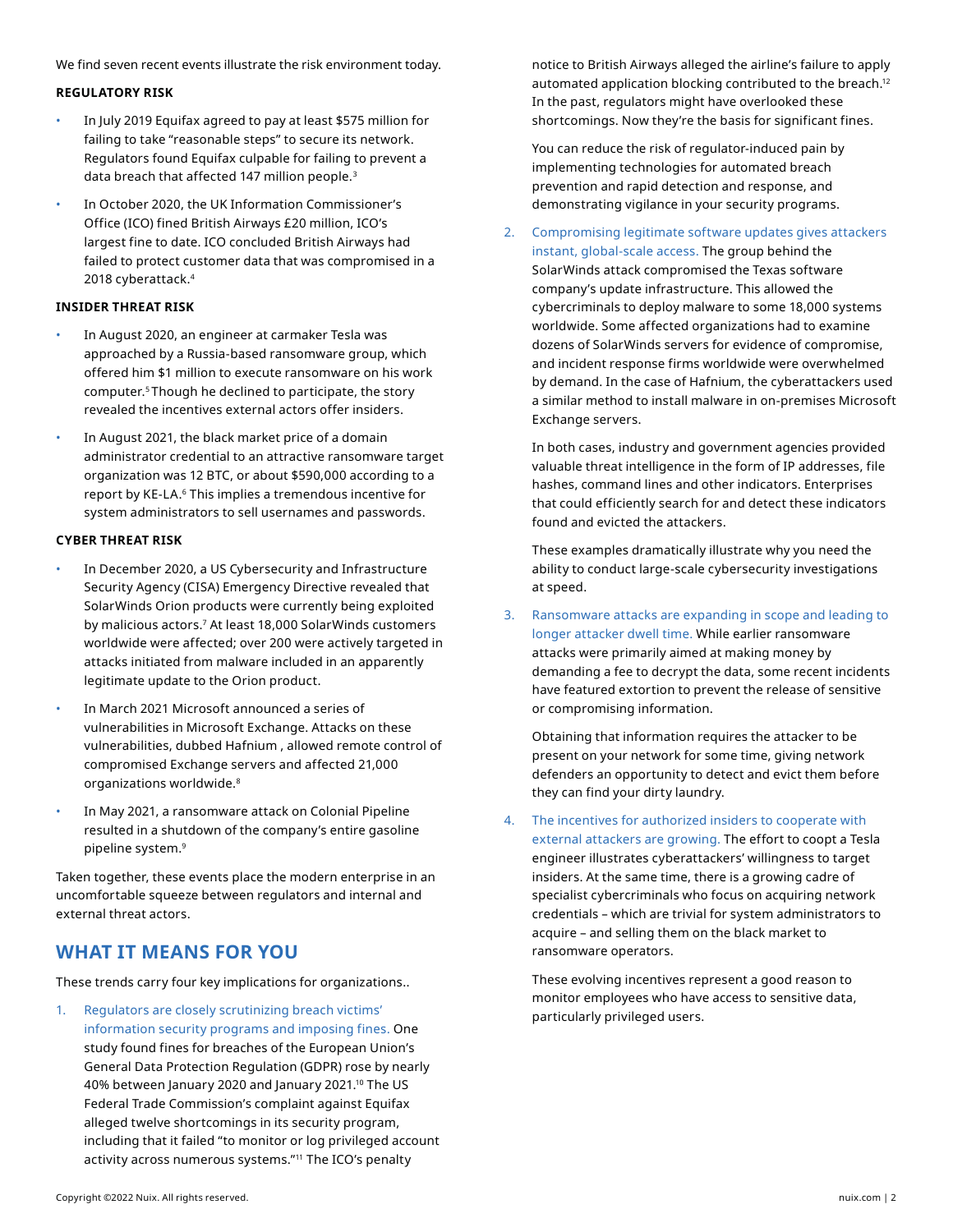### **RISK REDUCTION STARTS WITH ENDPOINTS**

The inability to secure the endpoints – laptops, desktops, servers, virtual machines and increasingly mobile devices – employees use to store and process critical information is a substantial risk driver. This capability gap makes it harder to prevent risks directly but also raises a challenge if you need to demonstrate regulatory compliance. Historically, organizations have relied heavily on two endpoint technologies to manage risk: antivirus software and data loss prevention (DLP) products.

#### **ANTIVIRUS**

Antivirus software is an important layer of defense against common malware. However, many modern attacks don't use traditional malware. External attackers – particularly the ones that are likely to be strategic threats – often prefer to compromise utilities that are already in the target environment, also called "living off the land."

Antivirus products have a hard time detecting malicious use of these tools. Antivirus tools also can't protect against malicious behavior by authorized users.

#### **DATA LOSS PREVENTION**

DLP can help detect attempts by malicious insiders to exfiltrate sensitive data. However, they cover only one portion of the insider threat kill chain: the final movement of data off the endpoint. They generally don't analyze user behavior more broadly, which means they don't detect other insider activities such as manipulating documents, staging information in preparation for theft and using file sharing or secure chat applications to move data outside the corporate network.

Risks from authorized users also go beyond data theft. Behaviors such as discrimination, harassment and substance abuse are usually at odds with enterprise values. Protecting employees from a hostile work climate assures their wellbeing and shields the organization from costly complaints and lawsuits.

The current prevalence of remote work also causes visibility gaps for security teams, who rely on network-level tools to detect and investigate threats. Many network monitoring tools aren't effective if employees are primarily working from home.

### **CRITICAL QUESTIONS**

Organizations seeking to drive down strategic risk by improving their endpoint security should ask these four key questions:

- 1. How good is our visibility? Most security teams have a limited understanding of what is happening on their endpoints. However, you need to know what is happening on any given system at any time, even when there is no alert. This visibility requirement spans system, network and user activity. Having good visibility isn't just about tooling; you also need the expertise to interpret the data the tools provide.
- 2. Can we investigate our systems both broadly and deeply? Future supply-chain compromises such as the SolarWinds and Hafnium scenarios will require security teams to quickly examine dozens or even hundreds of systems for newly revealed indicators of compromise. You will need to perform this task quickly and efficiently, and seamlessly move into a deeper forensic examination if you detect any issues.
- 3. Can we detect the subtle threat indicators without being overwhelmed by noise? The trouble with detecting insider threats is differentiating innocuous activity from unauthorized use. The differences are subtle and require the ability to understand complex combinations of behaviors. Similarly, advanced external attacks can be detected with behavior indicators like those in the MITRE ATT&CK framework but this also requires you to tune out false positives, quickly and at scale.
- 4. How flexible is our detection? Rapid changes in threat activity, IT infrastructure and the nature of work itself mean that security teams constantly face new threat scenarios. Often, security teams are forced to wait on vendors to detect the threats that most concern them. In some cases, those detections come too late or simply never rise high enough in the vendor's priority list. You need flexible tools that adapt their posture to detect the behaviors that concern you most.

#### **BALANCING RISK MANAGEMENT AND EMPLOYEE PRIVACY**

Monitoring employee behavior on the endpoint can be seen as intrusive or raise privacy concerns. Organizations can respect and support employee privacy by:

- Maximizing the use of routinely collected endpoint telemetry to triage alerts
- Focusing on protecting the enterprise and the jobs of employees
- Targeting specific areas of user misconduct rather than general user activities
- Engaging with key stakeholders across the enterprise in building a user monitoring program, including legal and human resources
- Conducting clear employee education and awareness efforts about the program.